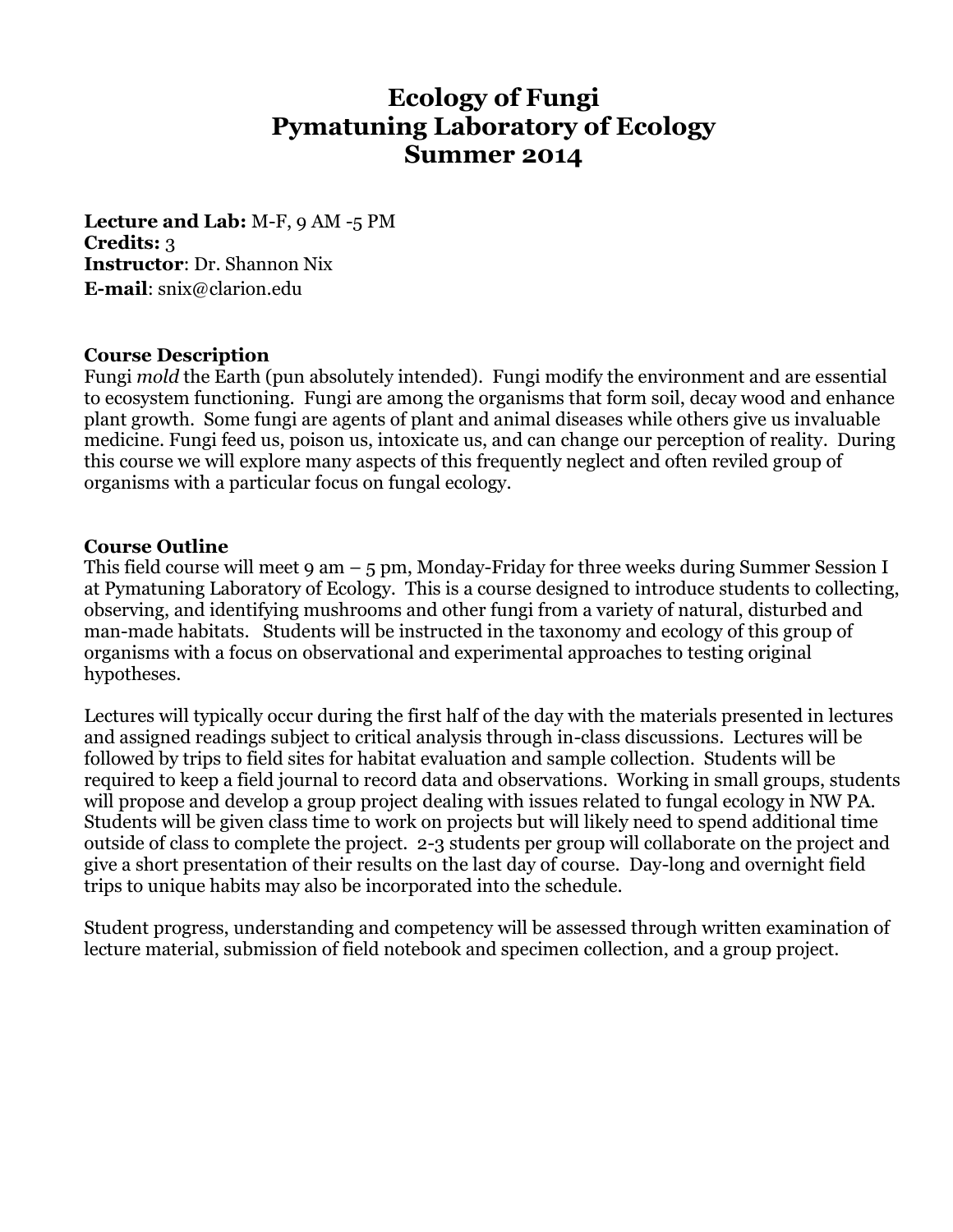## **Course Objectives and Learning Outcomes**

1. To better understand fungal morphology, classification, reproduction, life histories, and ecological importance.

**Assessment**: quizzes and exams

2. To appreciate how the study of mycology relates to other scientific fields as well as human and nonhuman concerns.

**Assessment**: quizzes and exams

3. To sight-recognize important taxa of fungi through a study of their characteristics in the classroom and in the field.

**Assessment**: specimen collection

4. To learn essential mycological lab skills such as aseptic technique, light microscopy (including differential stains and spore measurements), and thin section preparations.

**Assessment**: laboratory practical and specimen collection

5. To learn how to identify common fungi of the NE United States through experience in the use of field guides, keys, web sites, and descriptions.

**Assessment**: field trips, quizzes and specimen collection

6. To gain experience in properly collecting, preparing, labeling, and preserving fungal specimens **Assessment**: field note book and specimen collection

## **Required Texts**

- Arora, David. 1986. **Mushrooms Demystified, 2nd edition**
- Lincoff, Gary. 1981. **National Audubon Society Field Guide to North American Mushrooms**
- Roody, William. 2003. **Mushrooms of West Virginia and Central Appalachia**

## **Required Materials**

- Collection basket
- $*$  Knife
- Field notebook
- $*$  Ruler

## **Guides available in lab as a reference library**

- Bessette, Alan, A. Bessette, & D. Fischer. 1997. **Mushrooms of Northeastern North America**
- Bessette, Alan, & W. Roody, A. Bessette. 1997. **North American Boletes**
- Miller, O. K. and H. H. Miller. 2006. **North American Mushrooms**
- Phillips, Roger. 2010**. Mushrooms and other Fungi of North America, 2nd reprint edition**

## **Course Work (Approximate)**

| Exams (2)            | 30% |
|----------------------|-----|
| Group Project        | 30% |
| Specimen Collection* | 40% |

#### **\* Specimen collection**

A representative collection of field-collected specimens reflecting the diversity of fungi from local habitats will be required of each student. Collections will consist of 12 dried specimens identified to genus and species, with notes on fresh and microscopic characteristics. Detailed collection requirements will be handed out during lab. You are required to keep a field notebook. See handout for guidelines.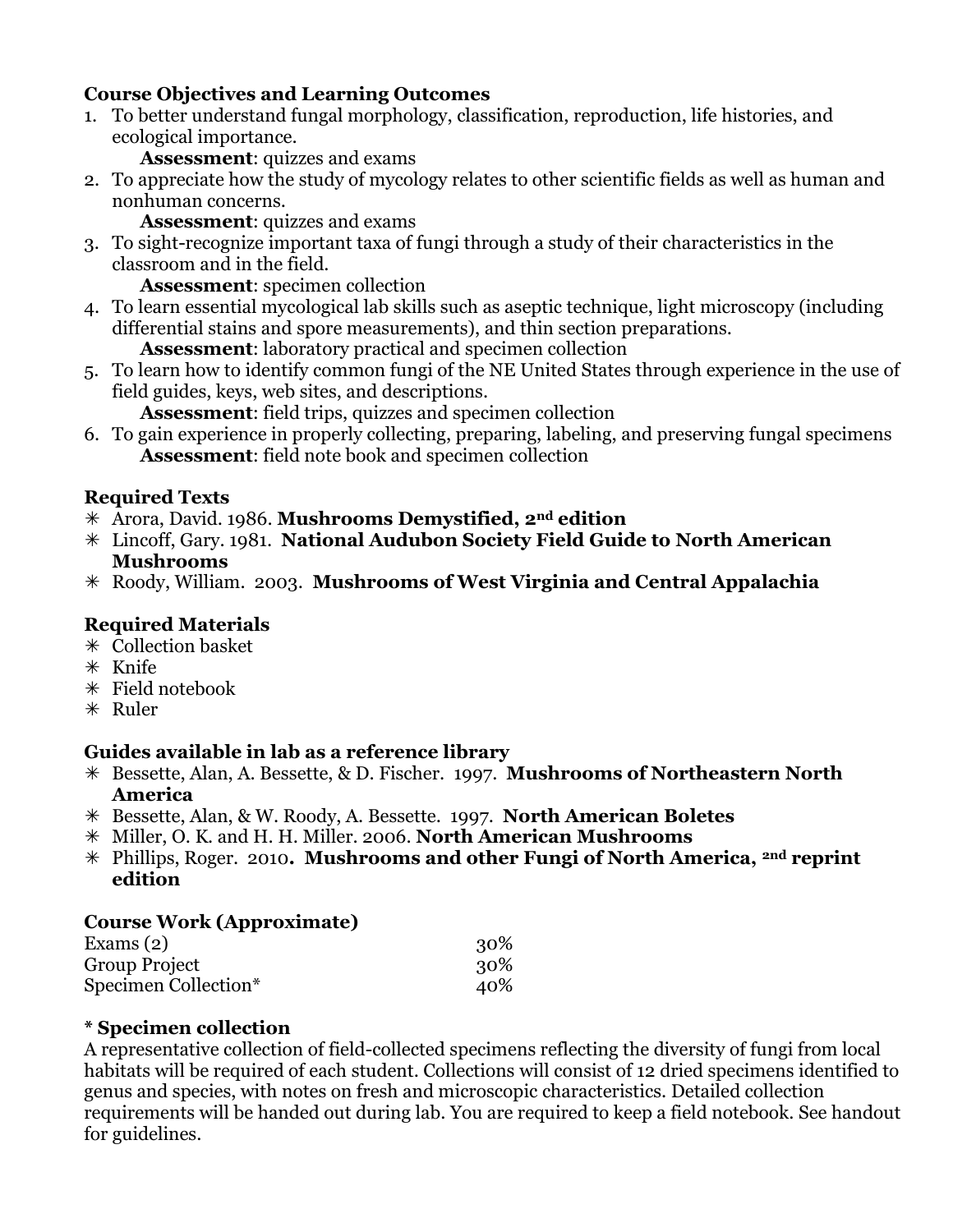## **\*\*\*Tentative Lecture Topics\*\*\***

- Defining Fungi
- Reproduction
- Dispersal
- Basidiomycota
- Ascomycota
- Lichens
- Mycorrhizae
- Plant and Animal Pathogens
- Fungi as Food
- Mycotoxins and Medical Mycology
- Mushroom Intoxication
- Fungi and Society

# **\*\*\*Tentative Lab Schedule\*\*\***

| <b>Date</b>  | <b>Topic/Activity</b>                                                                                   |
|--------------|---------------------------------------------------------------------------------------------------------|
| Week 1       |                                                                                                         |
| Monday 12    | -Collecting, identifying, and preserving fungi<br>-Collection requirements<br>-Mushroom characteristics |
| Tuesday 13   | - Field Trip<br>-Microscopic examination of fungal structures                                           |
| Wednesday 14 | <b>Field Trip</b>                                                                                       |
| Thursday 15  | <b>Field Trip</b>                                                                                       |
| Friday 16    | Field trip                                                                                              |
| Week 2       |                                                                                                         |
| Monday 19    | <b>Work on Collection</b>                                                                               |
| Wednesday 20 | Work on Collection                                                                                      |
| Wednesday 21 | Finalize and submit collection                                                                          |
| Wednesday 22 | Group Project                                                                                           |
| Wednesday 23 | Group Project                                                                                           |
| Week 3       |                                                                                                         |
| Monday 26    | Group Project                                                                                           |
| Tuesday 27   | Group Project                                                                                           |
| Wednesday 28 | <b>Group Project</b>                                                                                    |
| Thursday 29  | Group Project                                                                                           |
| Friday 30    | <b>Group Presentations</b>                                                                              |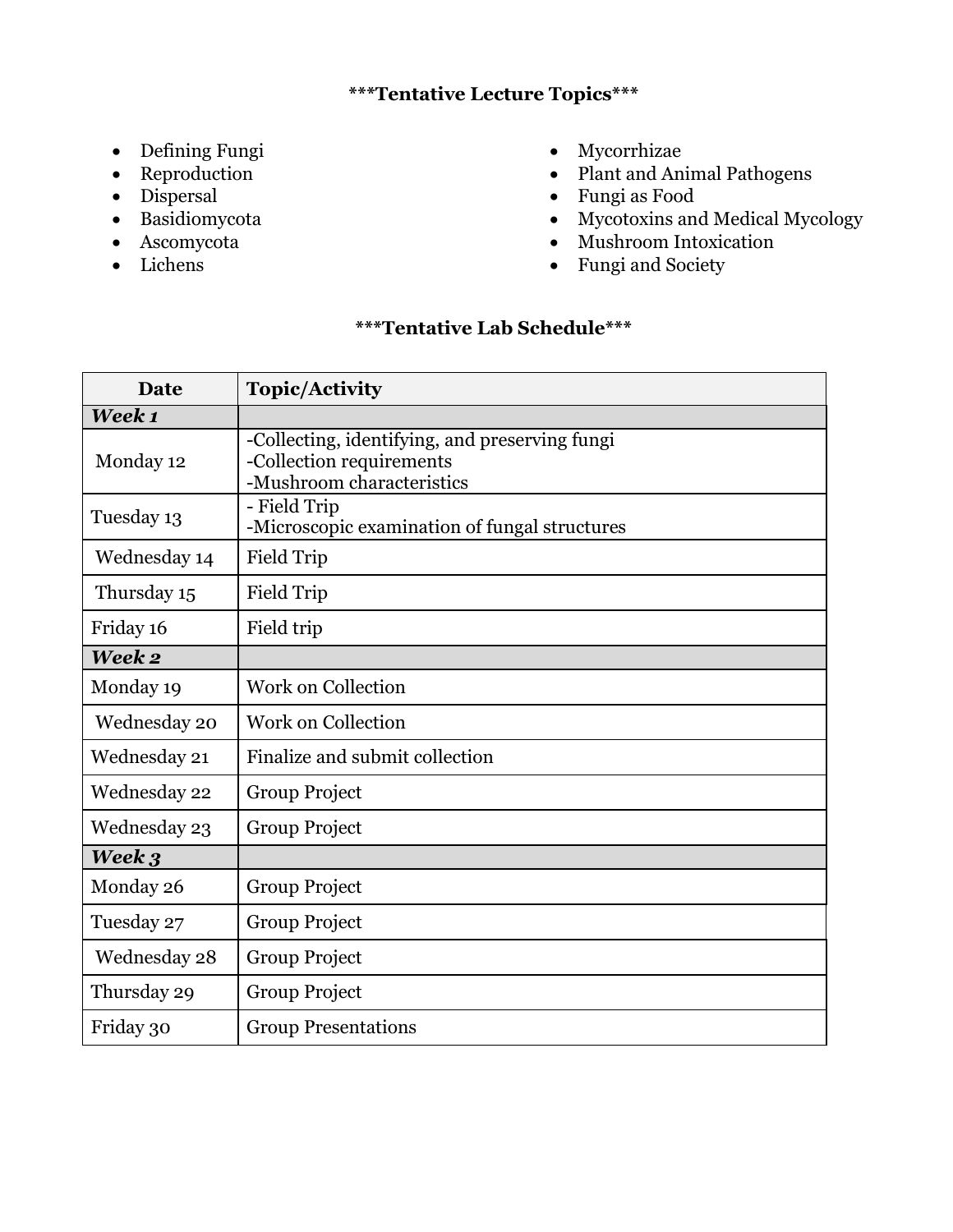## **Polices, Procedures and Requirements**

## *A. Grading*

- *1. Exams*
	- There are no make-up exams for this course, with the exception of a verifiable written excuse. If a make-up exam is allowed, the format will be all essay.
	- If you arrive late for any reason you will be given the exam during the time that remains for the designated examination period.
- *2. Final grades*
	- The letter grade will be determined at the end of the semester by the percentage of points you earn during the semester. During the semester, you can make a rough estimate of your provisional grade using the following scale:

100-90%= A 89-80%= B 79-70%= C 69-60%= D 59% or below = E

- B. *Special Services*
	- Any student requiring accommodations for taking notes or exams should meet with me at the beginning of the course. Students who need accommodations are required to register with the Office of Disability Services. Documentation from Academic Support is required.

## *C. Academic Integrity* (from the Clarion Undergraduate Catalog)

Students at Clarion University shall maintain a high standard of honesty in scholastic work. As members of the university community, students have a responsibility to be familiar with the conduct regulations found in the university catalogs; Student Calendar Handbook; Campus Living Handbook; Student Rights, Regulations, and Procedures Handbook; and other university documents.

Among the conduct regulations addressed are acts of academic dishonesty, including plagiarism or cheating on assignments, examinations, or other academic work, or without prior approval of the instructor, submitting work already done for another course. Students shall avoid all forms of academic dishonesty, including, but not limited to:

- 1. Plagiarism—the use of another's words without attribution or without enclosing the words in quotation marks. Plagiarism may also be defined as the act of taking the ideas or expression of ideas of another person and representing them as one's own - even if the original paper has been paraphrased or otherwise modified. A close or extended paraphrase may also be considered plagiarism even if the source is named.
- 2. Collusion—collaborating with another person in preparation of notes, themes, reports, or other written work offered for credit unless specifically permitted by the instructor.
- 3. Cheating on an examination or quiz—giving or receiving information or using prepared material on an examination or quiz.
- 4. Falsification of data—manufacturing, falsification of information, including providing false or misleading information, or selective use of data to support a particular conclusion or to avoid conducting actual research.

*My Policy:* First time offense = grade of 0 (zero) for the work. Second offense = grade of E for the course.